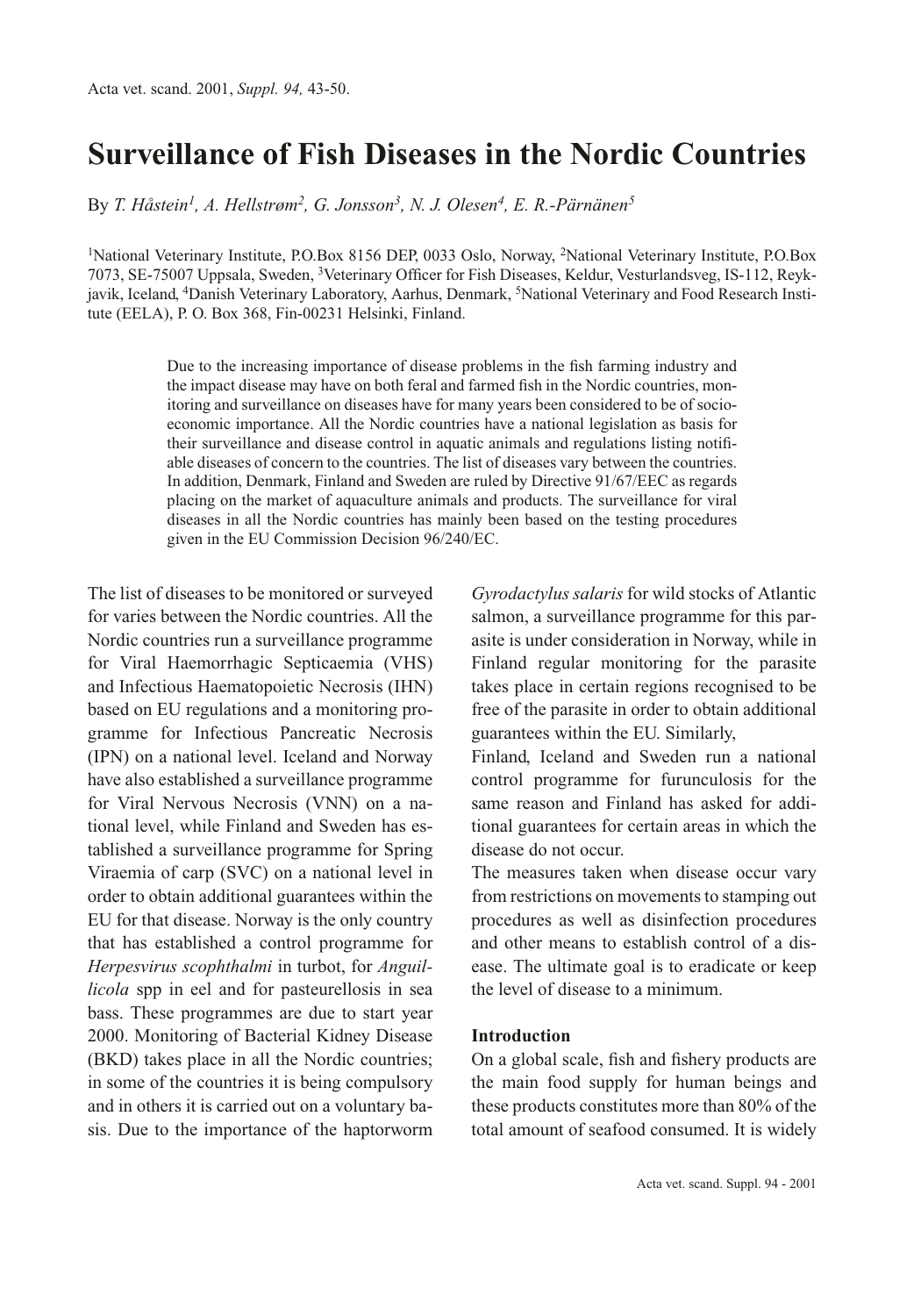known that the supplies of fish from traditional fisheries are more or less constant (FAO Aquaculture Statistics) and that the shortage in fish and fish products has to be met by aquaculture. The potential for the aquaculture industry to meet the challenge as regards food security has been clearly demonstrated by the rapid expansion of the fish farming industry world wide (*Roberts & Muir,* 1995). Fig. 1 shows the development of aquaculture compared to global fisheries in the period 1987-1997 (FAO). The figures show that the total capture in fisheries is relatively constant at some 90 millions metric tonnes while there has been an increase in aquaculture production from 10 millions metric tonnes to 28 millions metric tonnes in the same period.

The way fish farming is conducted and the species farmed vary considerably in the world depending on geographical conditions, water resources, temperature etc.

## **Fish farming in the Nordic countries**

In the Nordic countries, the fish farming industry is mainly based on salmonid species, Atlantic salmon *(Salmo salar)* and rainbow trout *(Oncorhynchus mykiss),* but in the later years several different marine species such as halibut *(Hippoglossus hippoglossus),* turbot *(Scophthalmus maximus)* and sea bass *(Dicentrarchus labrax)* have gained increased importance.

Table 1 gives an overview over the fish species farmed in the Nordic countries as well as the size and production of these species.

#### **The rational for disease surveillance**

Over the last decades, several emerging or serious diseases in fish have been diagnosed in farmed and feral populations, creating large problems in the fish farming industry and thus being the subject of surveillance and monitoring programmes in many countries (*Håstein,* 1995). The differences between infectious diseases in fish and those of terrestrial animals means that the approach to the problems and the eradication efforts differ as the diseases may spread effectively through flowing water (*Håstein, Hill & Winton,* 1999).

Following is the described basis for and the results of monitoring and surveillance programmes as well as established measures on some of the diseases considered to be of major concern in the Nordic countries.



Fig. 1. Aquaculture and global fisheries production (FAO information).

Acta vet. scand. Suppl. 94 - 2001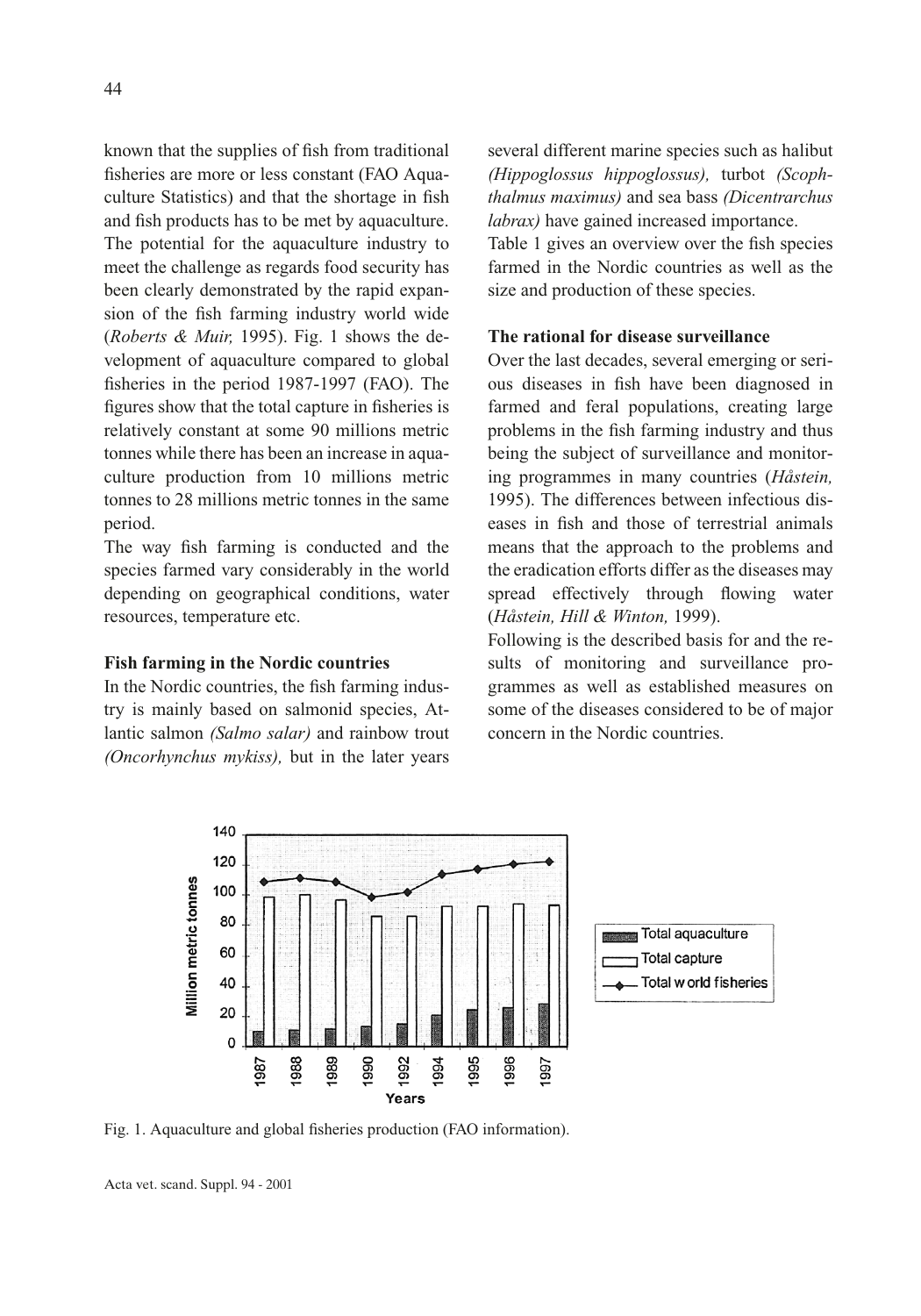| Country        | No. of farms        | Species kept under farming<br>conditions                                          | Total production<br>all species<br>Metric tons |
|----------------|---------------------|-----------------------------------------------------------------------------------|------------------------------------------------|
| Denmark        | 478                 | Eel, Rainbow trout                                                                | 46.000                                         |
| Finland        | 333                 | Arctic char, Baltic salmon<br>rainbow trout, whitefish                            | 16.597                                         |
| <b>Iceland</b> | 40                  | Atlantic salmon, Arctic char,<br>rainbow trout, halibut, Sea bass<br>3.669        |                                                |
| Norway         | 1169<br>(salmonids) | Atlantic salmon, Arctic char, brown<br>trout, Cod, eel, halibut, turbot, sea bass | 390.764                                        |
|                | 381<br>(others)     |                                                                                   |                                                |
| Sweden         | 177                 | Arctic char, Baltic salmon,<br>rainbow trout, grass carp                          | 6.200                                          |

Table 1. Fish farming in the Nordic countries; No. of farms, species and production

# **Basis for the monitoring and surveillance in the Nordic countries**

All the Nordic countries have a national legislation as basis for their surveillance and disease control in aquatic animals, as well as regulations listing notifiable diseases of concern to the countries. The list of notifiable diseases vary from country to country. In addition to their national legislation, Denmark, Finland and Sweden are ruled by Directive 91/67/EEC as regards placing on the market of aquaculture animals and products, but even Iceland and Norway have accepted the principles laid down in the Directive.

The monitoring and surveillance for viral diseases in all the Nordic countries has mainly been based on the testing procedures given in the EU Commission Decision 96/240/EC while for the bacterial and parasitic diseases, standard diagnostic procedures for such diseases has been used for screening purposes.

The list of diseases under monitoring and surveillance varies between the Nordic countries. All the countries runs a surveillance programme for Viral Haemorrhagic Septicaemia (VHS) and Infectious Haematopoietic Necrosis (IHN) based on EU regulations (*Ariel, Helgason, Mortensen & Olesen,*1999) and a monitoring programme for Infectious Pancreatic Necrosis (IPN) on a national level. The Nordic countries have also a clinical monitoring for infectious salmon anaemia (ISA) as no valididated surveillance methods so far have been established. Iceland and Norway has also established a surveillance programme for Viral Nervous Necrosis (VNN) on a national level, while Finland and Sweden have established a surveillance programme for Spring Viraemia in carp (SVC) on a national level in order to obtain additional guarantees within the EU for that disease. Norway is the only country that have established a control programme for *Herpesvirus scophthalmi* in turbot, for Anguillicola spp in eel and for pasteurellosis in sea bass which will start year 2000.

Monitoring for Bacterial Kidney Disease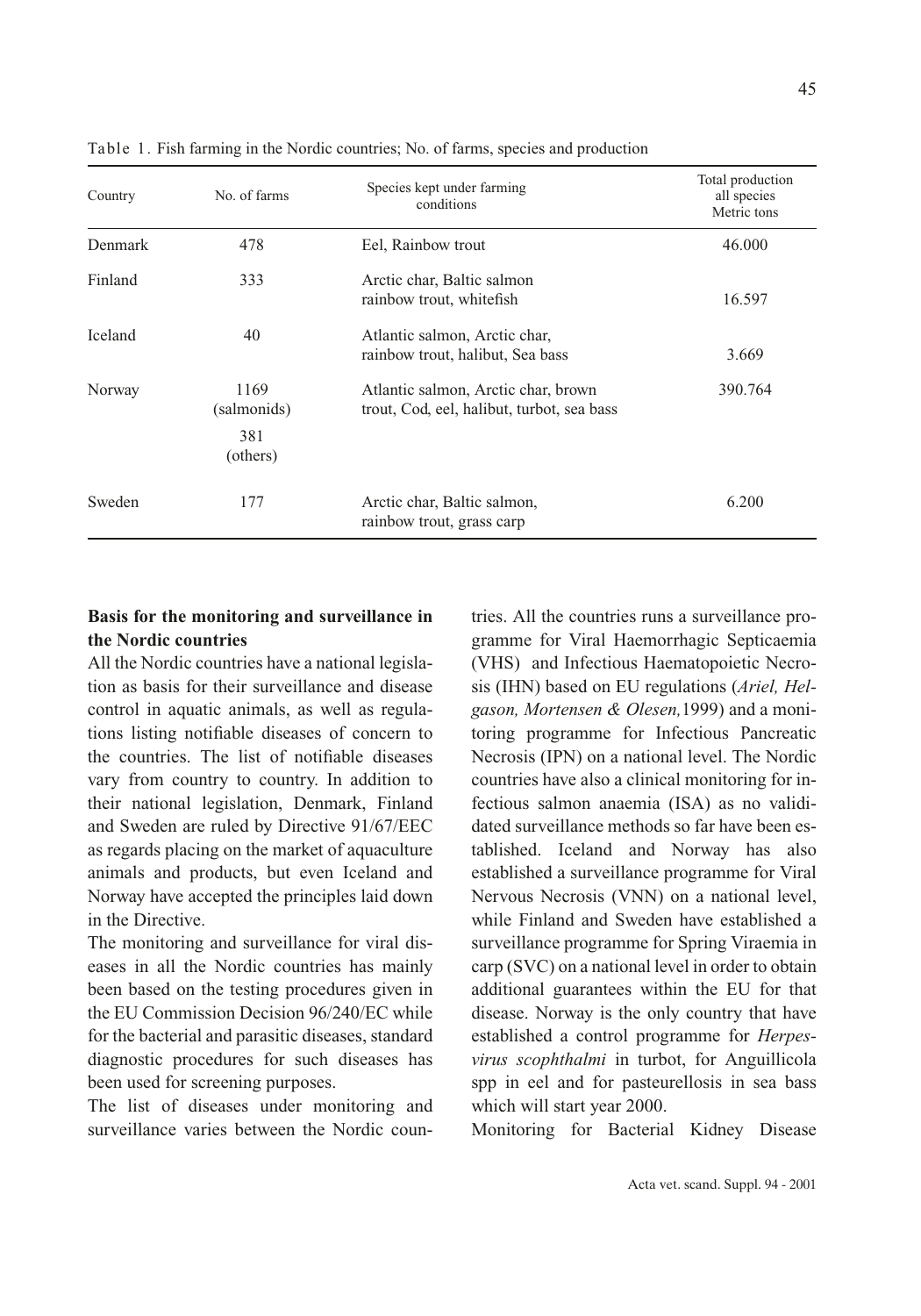| Disease                                  | Target species   | Country                                   |
|------------------------------------------|------------------|-------------------------------------------|
| <b>Viral Diseases</b>                    |                  |                                           |
| Infectious salmon anaemia (ISA)          | <b>Salmonids</b> | Denmark, Finland, Iceland, Norway, Sweden |
| Infectious pancreatic necrosis (IPN)     | Salmonids        | Denmark, Finland, Iceland, Norway, Sweden |
| Infectious haematopoietic necrosis (IHN) | Salmonids        | Denmark, Finland, Iceland, Norway, Sweden |
| Viral haemorrhagic septicaemia (VHS)     | Salmonids        | Denmark, Finland, Iceland, Norway, Sweden |
| Spring viremia in Carp (SVC)             | Carp             | Finland, Sweden                           |
| Viral nervous necrosis (VNN)             | Halibut          | Iceland, Norway,                          |
| Herpesvirus scophthalmi infection        | Turbot           | Norway                                    |
| <b>Bacterial diseases</b>                |                  |                                           |
| Bacterial kidney disease (BKD)           | Salmonids        | Denmark, Finland, Iceland, Norway, Sweden |
| <b>Furunculosis</b>                      | Salmonids        | Finland, Iceland, Sweden                  |
| Pasteurellosis                           | Sea bass         | Norway                                    |
| <b>Parasitic diseases</b>                |                  |                                           |
| Gyrodactylus salaris                     | Salmonids        | Finland, Norway                           |
| Anguillicola spp                         | Eel              | Norway                                    |

Table 2. Diseases and target species under surveillance in the Nordic countries

(BKD) takes place in all the Nordic countries; in some of the countries being compulsory and in others carried out on a voluntary level.

Due to the importance of the haptorworm *Gyrodactylus salaris* for wild stocks of Atlantic salmon, a surveillance programme for this parasite is under consideration in Norway, while in Finland regular monitoring for the parasite takes place in certain regions recognised to be free of the parasite to obtain additional guarantees within the EU. Similarly Finland, Iceland and Sweden runs a national control programme as regards furunculosis for the same reason and Finland has asked for additional guarantees for certain areas in which the disease due not occur.

#### **Aim of surveillance**

The aim of the monitoring and surveillance programmes for fish diseases in question in the Nordic countries is either to document and maintain freedom of disease, to eradicate a disease or to keep a disease under control within certain bonds. For some of the diseases that

may be present on a low level such as IPN in Finland and Sweden, the ultimate aim will probably be eradication.

# **Surveillance programmes and target populations**

The main target population for the monitoring and surveillance programmes is salmonids for most of the diseases under surveillance.

The size of the target populations is given in Table 1. All types of farms are included in the survey such as hatcheries, brood stock farms as well as grow out farms, table 2 shows the diseases under surveillance and the target species for the disease in question.

Denmark, Norway and Scotland run a surveillance programme with the aim of deriving information on VHS virus and other viral infections in wild marine populations is carried out in European coastal waters from the English channel in the south to the Spitsbergen area as well as in the Baltic sea (*Mortensen, Heuer, Lorenzen, Otte, Olesen,* 1999, *Olesen,* 1997).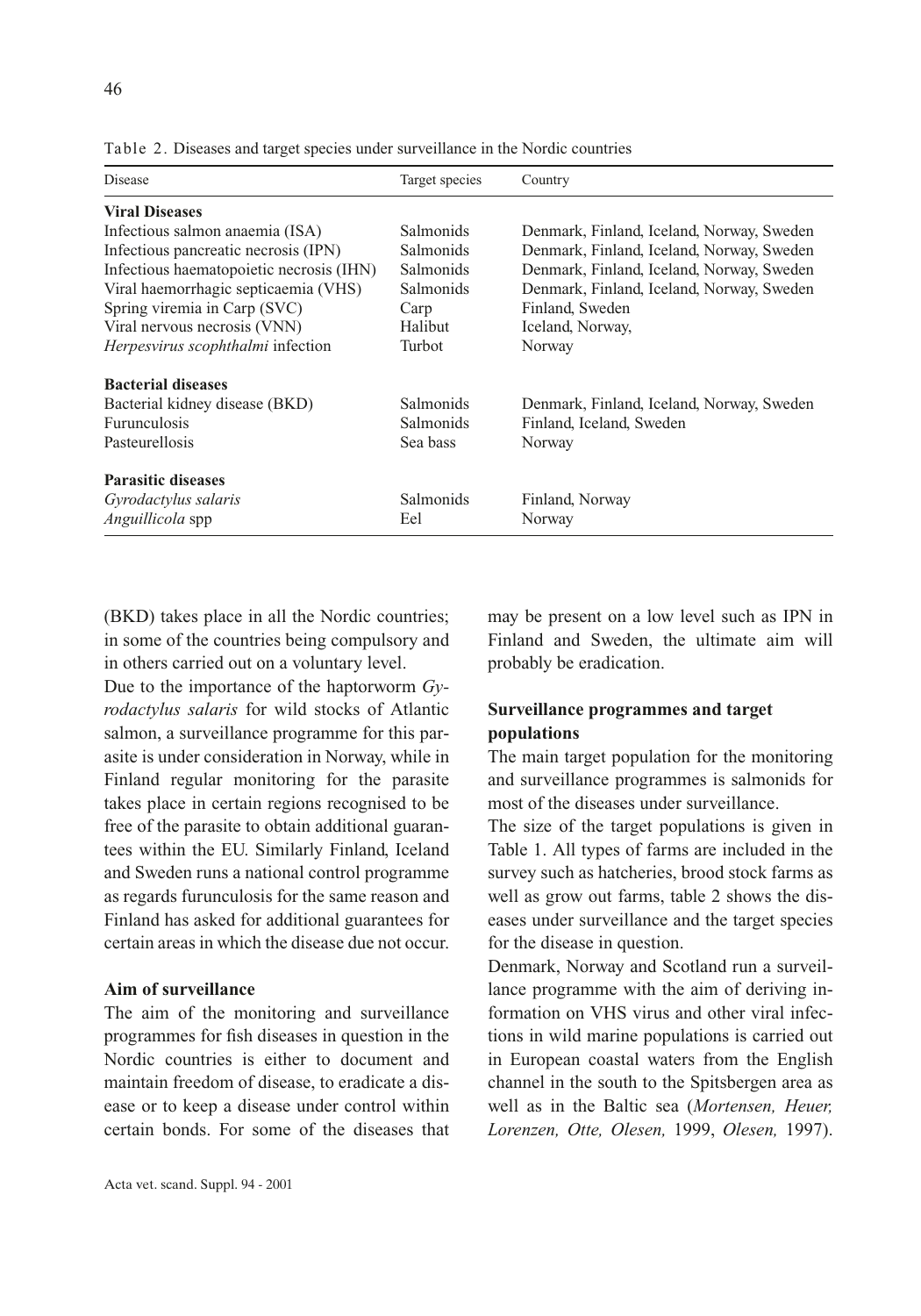Similar examinations were carried out by Sweden in the Baltic sea and Kattegat in 1998 and the beginning of 1999.

# **Organisation**

The basis for the different surveillance and monitoring programmes in formal terms is partly based on EU regulations, OIE criteria or criteria derived from national legislation. For some of the diseases such as IHN and VHS, the participation is compulsory in all the Nordic countries as regards approval and maintenance of disease free status for the two diseases either for the whole country, for zones or for farms in non approved zones. In Denmark a control program for VHS started as early as in 1965, while in Finland, Iceland, Norway and Sweden an official surveillance program started in 1995, 1993, 1994 and 1993 respectively. For other diseases such as furunculosis the participation is compulsory in some countries such as Sweden, while it is voluntary or even non existing on a regular basis in other countries such as Norway.

In Finland, the surveillance programme for *G. salaris* has been compulsory for the last three years.

## **Sampling**

The sampling of fish for surveillance vary between the Nordic countries depending on the infrastructure of the health control in the different countries. In Sweden the National Fish Health Service (Fiskhälsan FH AB) are responsible for all sampling, while in Norway, the responsible Authorithy is the district veterinary officers (DVO) or local fish health services operating under instruction of the DVO. In Finland the municipal veterinarians do the necessary sampling when inspecting the farms which is done biannually.

In Iceland, the responsible authority as regards sampling is under the supervision of the Veterinary Officer for Fish Diseases.

In Denmark, the Danish Veterinary and Food Administration do the necessary sampling and control.

Analyses of the diseases under surveillance are carried out at official veterinary laboratories i.e. National Veterinary Institute in Norway and Sweden, the Veterinary Officer for Fish Diseases, Keldur, in Iceland, Danish Veterinary Laboratory in Denmark and National Veterinary and Food Research Institute (EELA) in Finland.

# **Test and testing procedures**

The surveillance for viral diseases in all the Nordic countries has mainly been based on the testing procedures given in the EU Commission Decision 96/240/EC. According to the decision, fish farms are inspected clinically biannually and samples for virological examinations are collected by rotation in 50% of the fish farms each year to document freedom for IHN and VHS. In Denmark, Finland, Iceland and Sweden, all or some of the same samples are used for IPN testing. In Denmark, the control of IPN is based on the monitoring of IPN free broodstock farms and ongrowing farms as IPN is considered to be endemic in non controlled farms. In Norway testing for IPN virus is done in a specific monitoring programme in brood stocks of Atlantic salmon and rainbow trout as IPN virus neutralisation is used in the examinations for IHN/VHS virus.

The examination procedures given in the OIE Diagnostic Manual for Aquatic Animal Diseases are the basis for examinations as regards BKD, *Gyrodactylus salaris* and VNN while for furunculosis, pasteurellosis and *Anguillicola* spp, standard bacteriological or parasitological procedures are used, respectively. The frequency in the testing of these diseases is varying between the countries.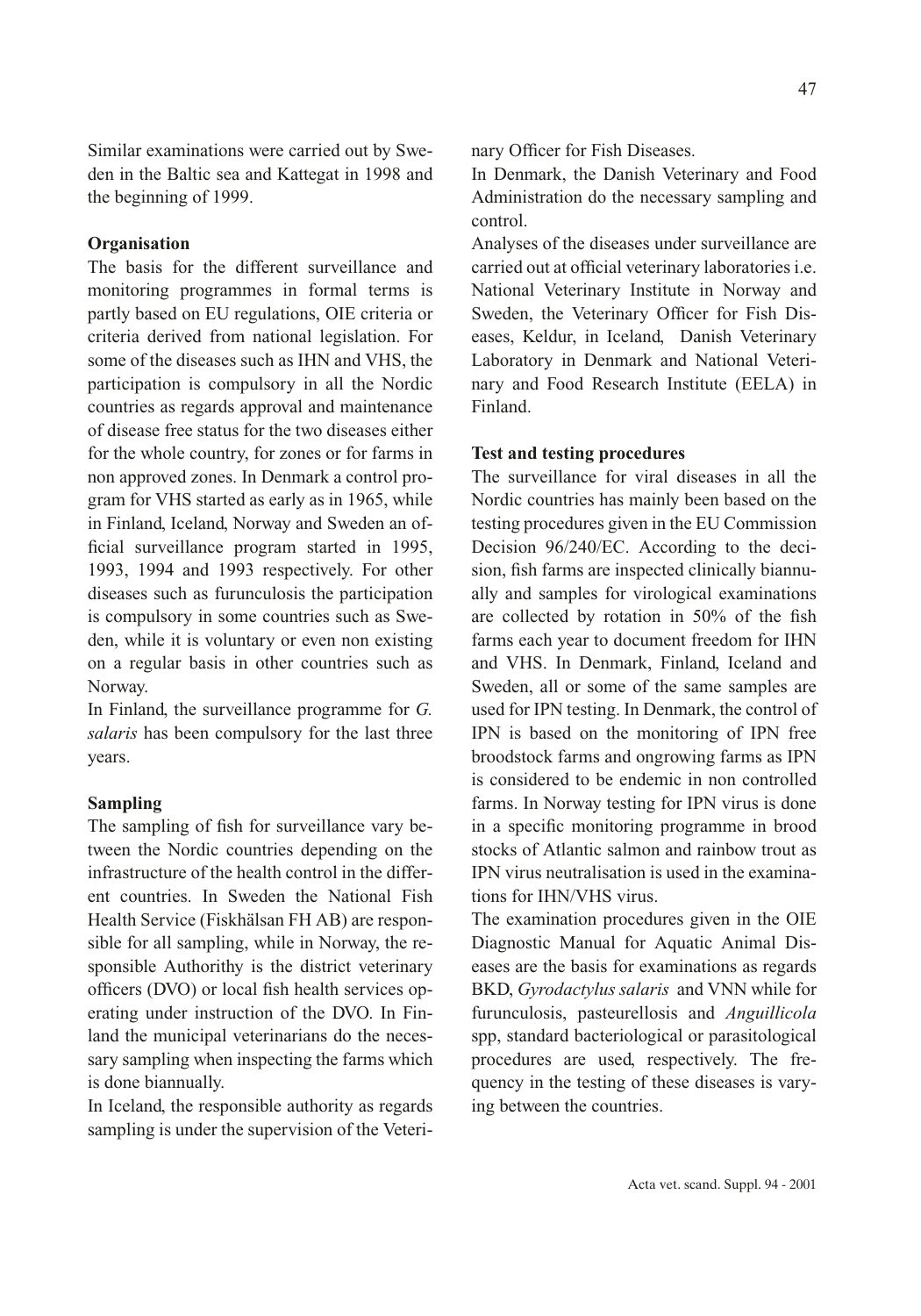# **Measures taken when positive diagnosis occur**

In all the Nordic countries, it is the Veterinary Authorities that is responsible for the implementation of measures that will be used in order to control a given notifiable disease. The implementation involves both central and regional veterinary officers.

In all the Nordic countries except non-approved zones in Denmark, stamping out procedures followed by cleaning, disinfection and fallowing will be carried out if VHS is diagnosed (*Olesen, Korsholm,* 1997, *Olesen,* 1998). In non-approved zones in Denmark, a stamping out program will be started if 1/3 of the farms in a river system agrees to an eradication program to get rid of the disease.

Since IHN and SVC is considered to be absent in all the Nordic countries, stamping out procedures will be applied to these diseases. As regards IPN, the detection of the disease or the virus as such, will be subject to restrictions followed by a sanitation programme laid down by the Board of Agriculture in Sweden, while in Norway the mere detection of IPN virus will not bring about any restrictions. Clinical IPN will, however, lead to restrictions on movement of live fish in Norway as long as mortality and signs of the disease occur. In Finland, isolation of IPN virus will lead to restrictions on movement of live fish in continental zones, while clinical IPN probably will result in more strong measures. These have so far not been determined. Prevention may be achieved by avoiding introduction of disease free eggs and/or fish into disease free farms as well as using protected water supply (e.g. spring-, borehole water).

In Iceland, detection of furunculosis is also followed by stamping out because the disease is recognised as a List A disease, while in Sweden active measures are taken only if the disease occur in freshwater, but not in sea water where the disease is considered to be enzootic. In Norway, restrictions are laid upon farms if the furunculosis is diagnosed. Hatcheries are not allowed to sell live fish while affected fish farms in sea water may keep the fish until reaching marketable size for slaughtering.

In all the Nordic countries an infected farm may restock after fallowing if no signs of infection appear after a sanitation programme has been carried out.

#### **Economic compensation**

In Sweden, all expenses will be paid by the Board of Agriculture for IHN, VHS, SVC and IPN as these diseases are included in the epizootic act. Similarly, in Finland, the government will pay for all expenses if IHN and VHS are detected, probably also for SVC. In Norway affected farm(s) will have to pay themselves for any measures imposed by the authorities for the time being, because no compensation is granted.

In Denmark expenses will probably be paid in case of IHN and ISA outbreaks and in case of a VHS outbreak in approved zones free of VHS, expenses might be covered as well.

#### **Certification**

Health certificates and/or transportation documents is needed in connection with deliveries of live fish for stocking into grow out farms and restocking into rivers. Additionally, in Norway it is not allowed to move fish prior to slaughter, when they are stocked in a sea water site. This is to prevent spread of disease if disease occur.

# **Record keeping**

In all the Nordic countries, the record of findings are kept by the responsible authorities, both regionally and centrally. The diagnostic laboratories also keep the necessary documentation on the examinations carried out. Furthermore all farms have to keep records on events in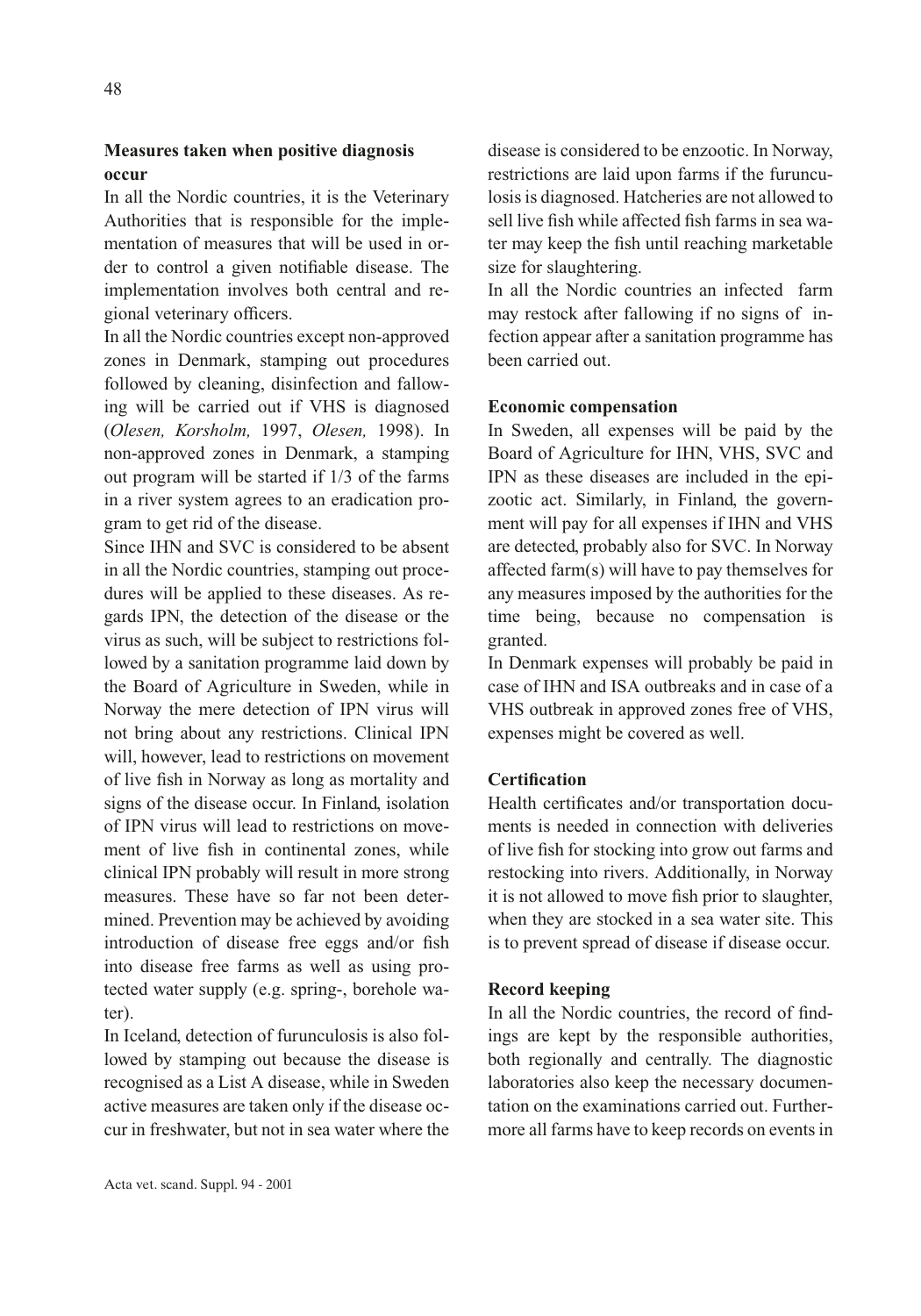the farms that can be requested by Competent Responsible Authorithy.

# **Current status**

While still a few cases of VHS is diagnosed in Denmark each year, Finland, Iceland, Norway and Sweden are considered to be free from VHS. However, VHS was diagnosed in one farm in Norway and Sweden in 1998. All Nordic countries have status as free from IHN and SVC although only Finland and Sweden is carrying out a specific surveillance programme for SVC.

IPN is considered to be the main viral disease problem in Norway. The disease is endemic in Denmark but not considered as a mayor problem. The disease level of IPN is low in Finland and Sweden and so far not reported in Iceland. Iceland is considered to be free from classical furunculosis, while the disease appears to be endemic in Denmark, Finland, Norway and Sweden. However, some areas in Finland are reported free of furunculosis and the authorities has established so-called protective zones to which live fish and fish eggs only can be transported if special permission is granted.

BKD has been reported from all the Nordic countries but the level appear to be relatively low (*Heuer, Lorenzen, Korsholm, Hansen, Olesen,* 1999, *Lorenzen, Korsholm, Olesen, Heuer,* 1997). In Iceland. the disease has occasionally been detected in wild Atlantic salmon returning to spawning grounds while it has not been detected in farms for the last 4 years. BKD was for the first time detected in wild salmon in the Baltic sea in 1999, so it is quite apparent that a reservoir of the disease exists in the wild.

*Gyrodactylus salaris* has been described from Denmark, Finland, Norway and Sweden, but it is only in Norway that disease caused by this parasite has given high mortality in feral fish populations in Norway. The parasite has now totally been detected in 40 rivers and 37 farms/hatcheries since its first detection.

*Anguillicola crassus* has so far been reported from Denmark, Norway and Sweden, but the distribution in the wild is not known.

#### **Conclusion**

Although some differences occur, all the Nordic countries have established appropriate surveillance and monitoring for fish diseases of concern to the fish farming industry. Due to these systems and good management practises, the fish disease situation in the Nordic countries is generally good compared to other countries in the world.

#### **References**

- *Ariel E, Helgason S, Mortensen HF, Olesen NJ* (1999). Report of the Third annual Meeting of EU National Reference Laboratories for Fish Diseases, Aarhus, Denmark 9.th-11th June 1999. 31 pp.
- *Decision 96/240/EC:* Laying down the sampling plans and diagnostic methods for the detection and confirmation of certain fish diseases.
- *Directive 91/67/EEC:* Placing on the market of aquaculture animals and products.
- FAO Aquaculture production and statistics 1988- 1997, Fishery Information, Data and Statistics Unit, FAO Fisheries Department, 203pp.
- *Heuer OE, Lorenzen E, Korsholm H, Hansen RG, Olesen NJ* (1999). BKD i Danmark: Status efter to sæsoner. Ferskvandsfiskeribladet, 97, 5, p 116- 118.
- *Håstein T.* (1995). Disease problems, use of drugs, resistance problems and preventive measures in fish farming world wide. In Sustainable Fish Farming, eds. Reinertsen H & Haaland H., 183- 194.
- *Håstein T, Hill BJ, Winton JR* (1999). Succesful aquatic animal disease emergency programmes. Rev. sci. tech. Off. int. Epiz., 18 (1), 214-227.
- *Lorenzen E, Korsholm H, Olesen NJ, Heuer OE* (1997). Påvisning af bakteriel nyresyge (BKD) hos regnbueørred i Danmark. Ferskvandsfiskeribladet, 95, 7, p 160-168.
- *Mortensen HF, Heuer OE, Lorenzen N, Otte L, Olesen NJ* (1999). Isolation of Viral Haemorrhagic Septicaemia Virus (VHSV) from Wild Marine Fish Species in the Baltic Sea, Kattegat, Skager-